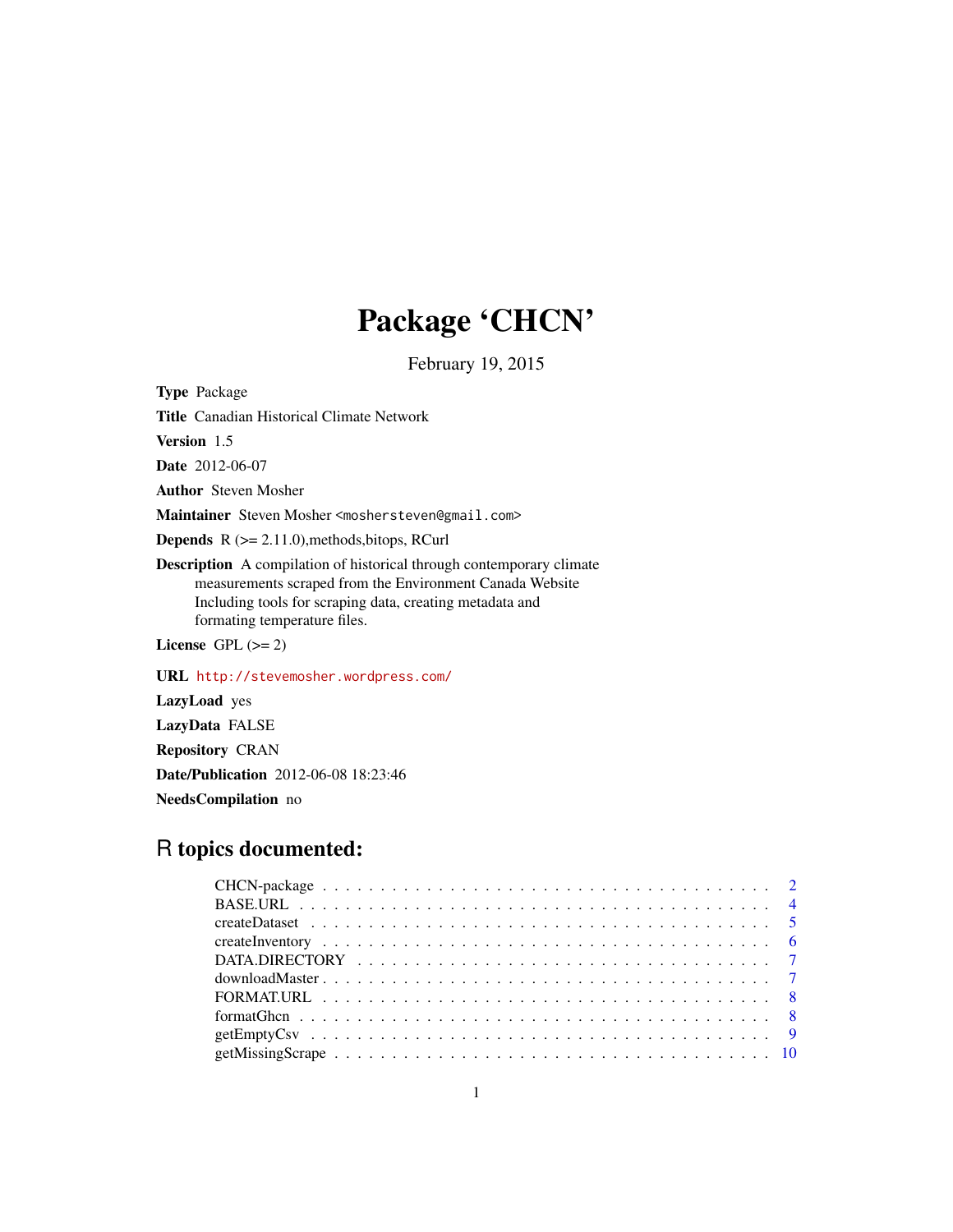## <span id="page-1-0"></span>2 CHCN-package

| Index |  |
|-------|--|

CHCN-package *A package for Building Historical Climate data for Canada*

#### Description

The package provides tools for scraping climate data from the Environment Canada website and turning it into R objects that can easily be used by analysts. The functions provided allow the user to download a master list of all the data at Environment Canada and to build a collection of monthly climate data from those resources. The master list is downloaded and then the stations which provide monthly data is extracted. Those station Ids are used to make http requests and the data is downloaded as csv files. There are function provided to parse the local csv files and create station "Inventories" with limited metadata ( station name, latitude, longitude, etc). In addition, functions for selecting and compiling temperature data are provided. Other data, such as snowfall, rainfall, can also be easily extracted with simple R commands. Data can be reformated into a format similar to that provided by NOAA's GHCN ( Global Historical Climate Network) and integration with the package RghcnV3 is trivial.

## Details

| Package:  | CHCN         |
|-----------|--------------|
| Type:     | Package      |
| Version:  | 1.5          |
| Date:     | 2012-06-07   |
| License:  | $GPL (= 2)$  |
| LazyLoad: | yes          |
| LazyData: | <b>FALSE</b> |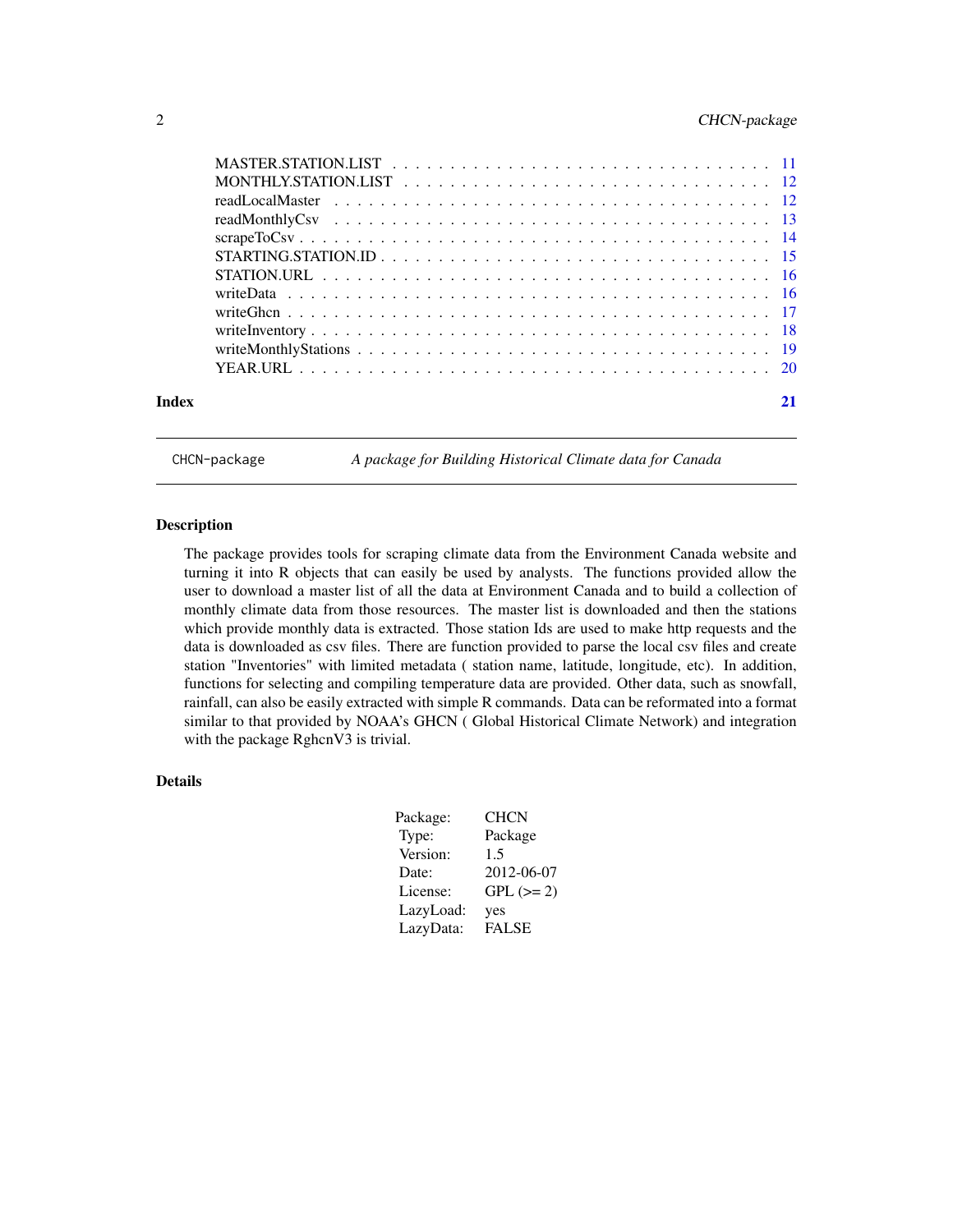#### CHCN-package 3

#### key functions and building the database

The process of building the database is shown in the demo files. The process starts by downloading the master station list. The format of this list has changed somewhat since the first publication of this code, so version prior to 1.3 will be broken by that change. The first call to make is downloadMaster() That call creates a master list of all stations and their web ids. If that download fails there is a backup version of the file shipped with the package. It can be read using the function readLocalMaster. See that documentation for directions. Next, we create a list of monthly stations from that master list using Stations <- writeMonthlyStations() This writes a file of the stations that report monthly. Then we scrape the website: scrapeToCsv(Stations), passing that function our list of monthly stations. When this process completes we check for missing or empty csv files: EMPTY <- getEmptyCsv(). If the list is null then we have no empty downloads. Checking for missing downloads is accomplished by getMissingScrape. Assuming that all files are downloaded, then we can proceed to create datasets and inventories. data <- createDataset() will create a dataset by reading all the csv files. As there is more than temperature data here, we want to save it all: writeData(data). Next, we create an inventory of all the stations:  $inv <$  - createInventory(). This inventory can be saved with a simple write.table. When we save this we preserve all the orginal metadata in the format we downloaded it in: write.table(inv,"masterInventory.inv"). Next for working with other packages (like RghcnV3) we want to save data in a friendly format: writeInventory(inv) will write a GHCN style inventory with variables named appropriately and put into the correct columns for RghcnV3. Lastly, we want to select certain data from the master datafile and write it out. To select Tmean we do the following Mean <- formatGhcn(data, dataColumn = 7). Data column 7 ( use colnames(data) to see the entire list of options ).

lastly, we write out the data in ghcn format writeGhcn(data, directory = DATA.DIRECTORY, filename = "TaveCHCN.da

#### Author(s)

#### Steven Mosher

Maintainer: Steven Mosher<moshersteven@gmail.com>

#### References

<http://climate.weatheroffice.gc.ca>

#### Examples

```
## Not run:
    downloadMaster()
    Stations <- writeMonthlyStations()
    scrapeToCsv(Stations)
    EMPTY <- getEmptyCsv()
    if (is.null(EMPTY)){
        data <- createDataset()
        ### save all the data
        writeData(data)
         inv <- createInventory()
        write.table(inv,"masterInventory.inv")
        # write a ghcn style inventory
        writeInventory(inv)
         # select Tave data
```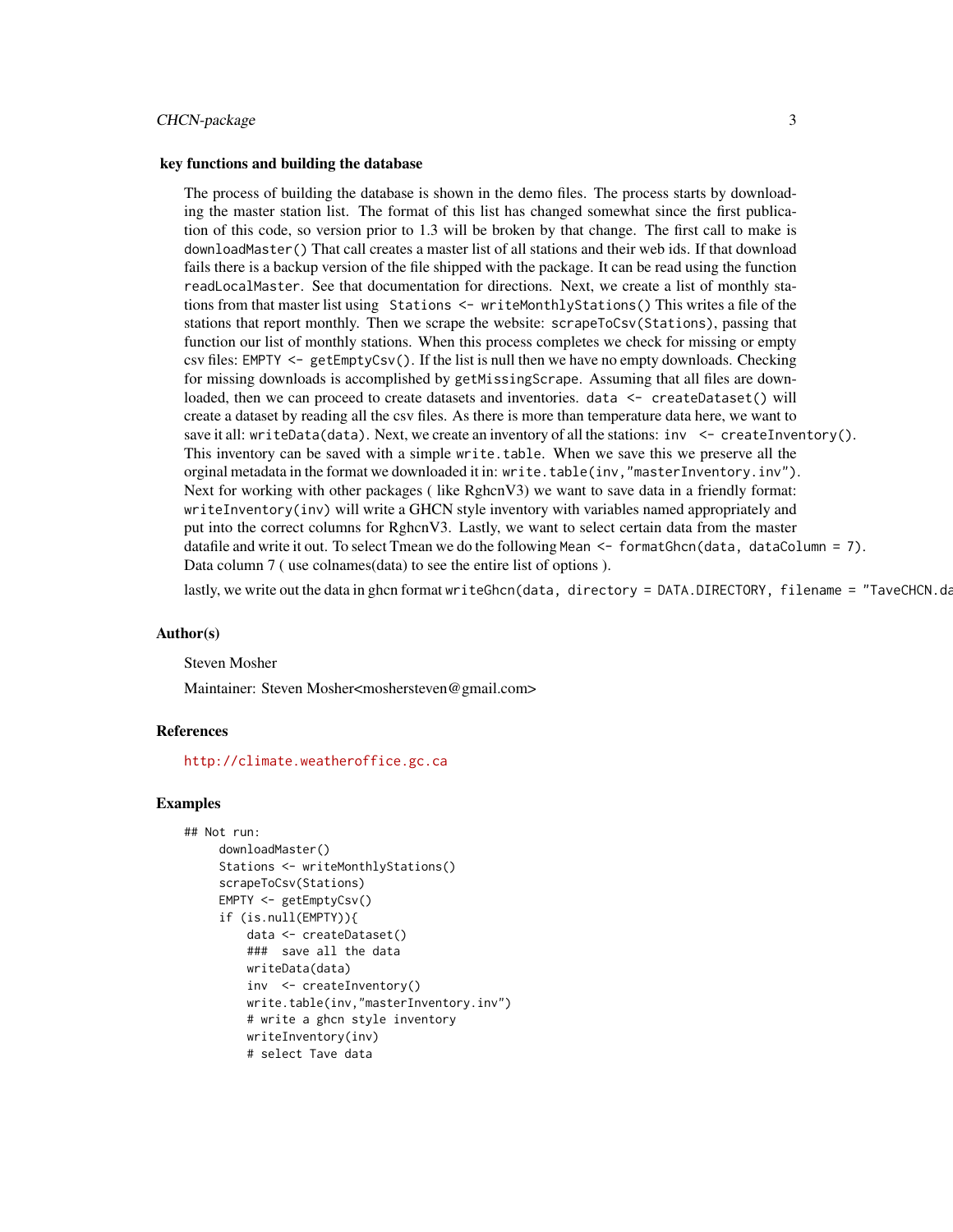```
Mean <- formatGhcn(data, dataColumn = 7)
        writeGhcn(Mean)
} else{
 scrapeToCsv(EMPTY)
}
## End(Not run)
```
#### BASE.URL *The "base" elements of the url for scraping*

## Description

The http request is made to Enviroment Canada using a URL that consists of a "base" element, a station Id, a year and a format.

## Usage

BASE.URL

## Format

The format is: chr "http://climate.weatheroffice.gc.ca/climateData/ bulkdata\_e.html?timeframe=3&Prov=XX&StationID="

## Details

The base is used to construct the final http request. The various elements are pasted together.

## Source

<http://climate.weatheroffice.gc.ca>

## References

The request format was passed from Enviroment Canada via email and verified by performing sample downloads.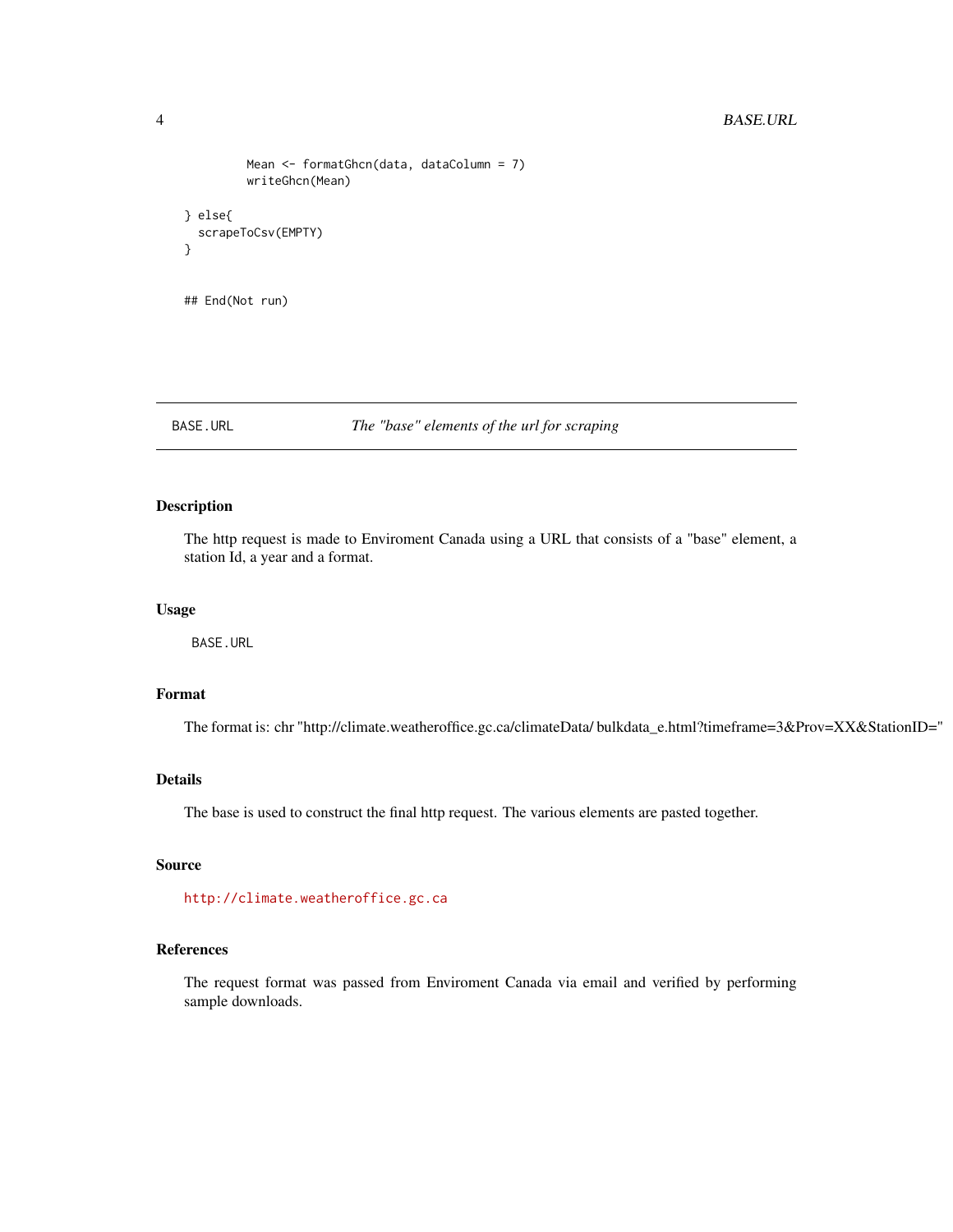After files have been scraped to disk they have to processed from cvs files into proper R objects. The first step is to create and inventory and then to create datasets. This function creates datasets. Every csv file has 25 parameters. Creating the entire dataset makes a 350Mb file and takes a long time to process. In the end you have a dataset that conatins all the monthly data from Environment canada.

#### Usage

```
createDataset(Ids = NULL, filename = MONTHLY.STATION.LIST, directory = "EnvCanada")
```
#### Arguments

| Ids       | a sequence of unique station Ids. Ids start at 99111111. They are present as<br>variables in both the file names and the inventories. Ids defaults to NULL. If                                                                                                                                                         |
|-----------|------------------------------------------------------------------------------------------------------------------------------------------------------------------------------------------------------------------------------------------------------------------------------------------------------------------------|
|           | this is not changed by the caller then all station Ids are used to create the dataset.<br>Alternatively, one can create a subset of all the data by subseting the inventory<br>and working with the Ids from that inventory. For example, one could create<br>datasets for every province or for lat/lon combinations. |
| filename  | This is the filename of the master list of monthly stations, that file is read in get<br>a list of all unique Ids                                                                                                                                                                                                      |
| directory | The directory defaults to EnvCanada where all the csy files are. The csy files<br>all have unique names that are tied to the unique Ids. Given the vector of Ids<br>provided by the caller, and the list of files available, the function then reads in<br>those files to generate a data structure.                   |

#### Value

The function returns a dataframe of 27 variables, including Ids, climate data, and the file that was used to create the data. This data can then be written out by R's write commands. You can also pass this data through formatGhcn and create datasets that can be read by RghcnV3

#### Author(s)

Steven Mosher

## Examples

## Not run:

```
data <-createDataset(Ids = STARTING.STATION.ID:(STARTING.STATION.ID + 5))
data <-createDataset() # compiles a complete dataset of all files
```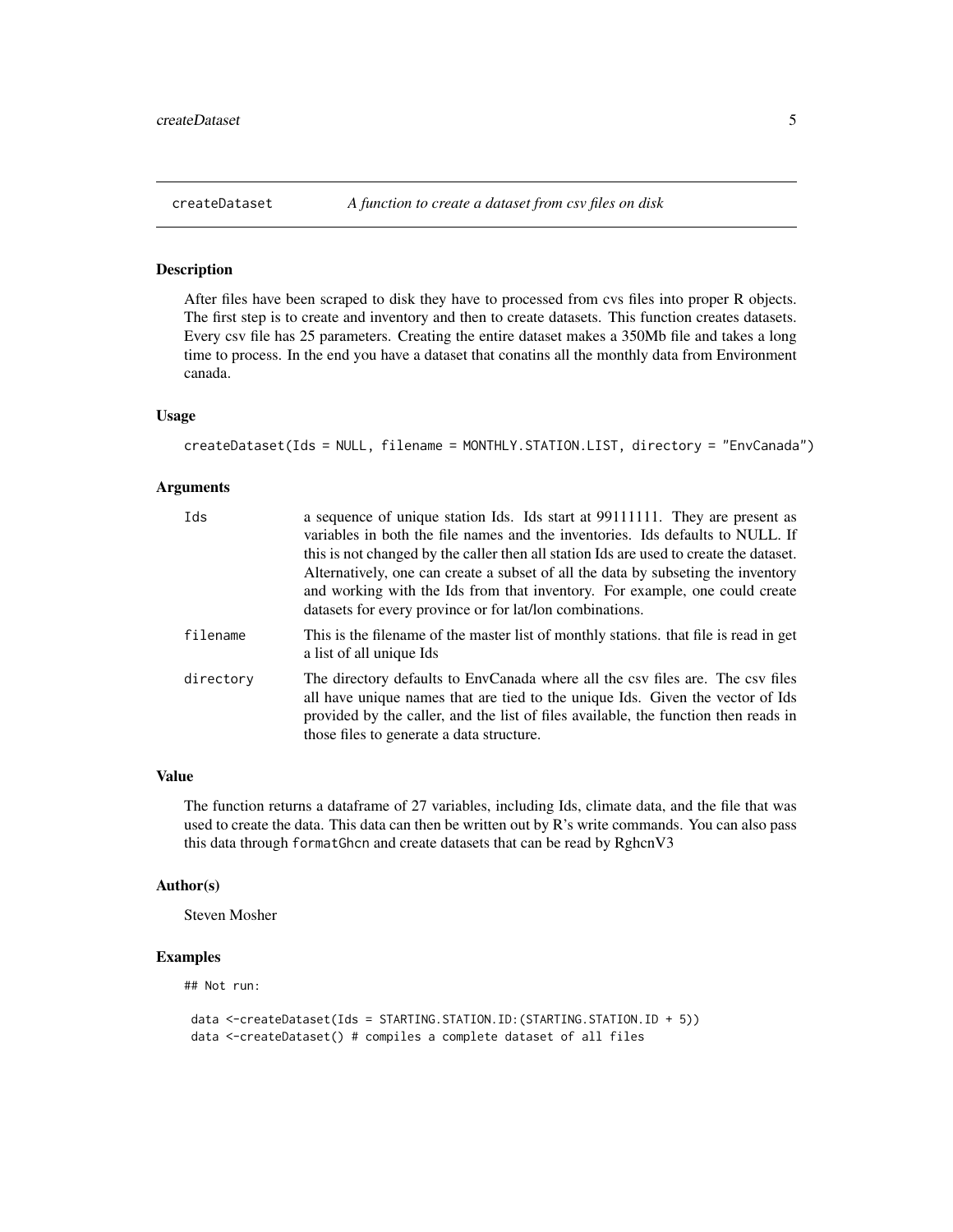<span id="page-5-0"></span>## End(Not run)

createInventory *Creates an inventory of all stations in the directory*

#### Description

After all the files have been scraped to EnvCanada the next step is to create a master inventory of every station. The cvs files have 7 lines of metadata which is read by this function and formated into a R data structure for saving

#### Usage

createInventory(directory = "EnvCanada")

## Arguments

directory Defaults to EnvCanada where all scrapes are written to.

#### Details

As they are scraped the files are given a unique identifier which is contained in the monthly station list. That identifier is a part of the filename is it saved under. The directory is searched for files matching a specific name pattern. Those files are read in and the metadata is collected and formated into a dataframe

#### Value

the function returns a dataframe conatining all the metadata of the stations in the directory. this should be saved as a file.

#### Author(s)

Steven Mosher

#### Examples

```
## Not run:
```

```
Inv <- createInvetory()
write.table(Inv,"masterInventory.inv")
```
## End(Not run)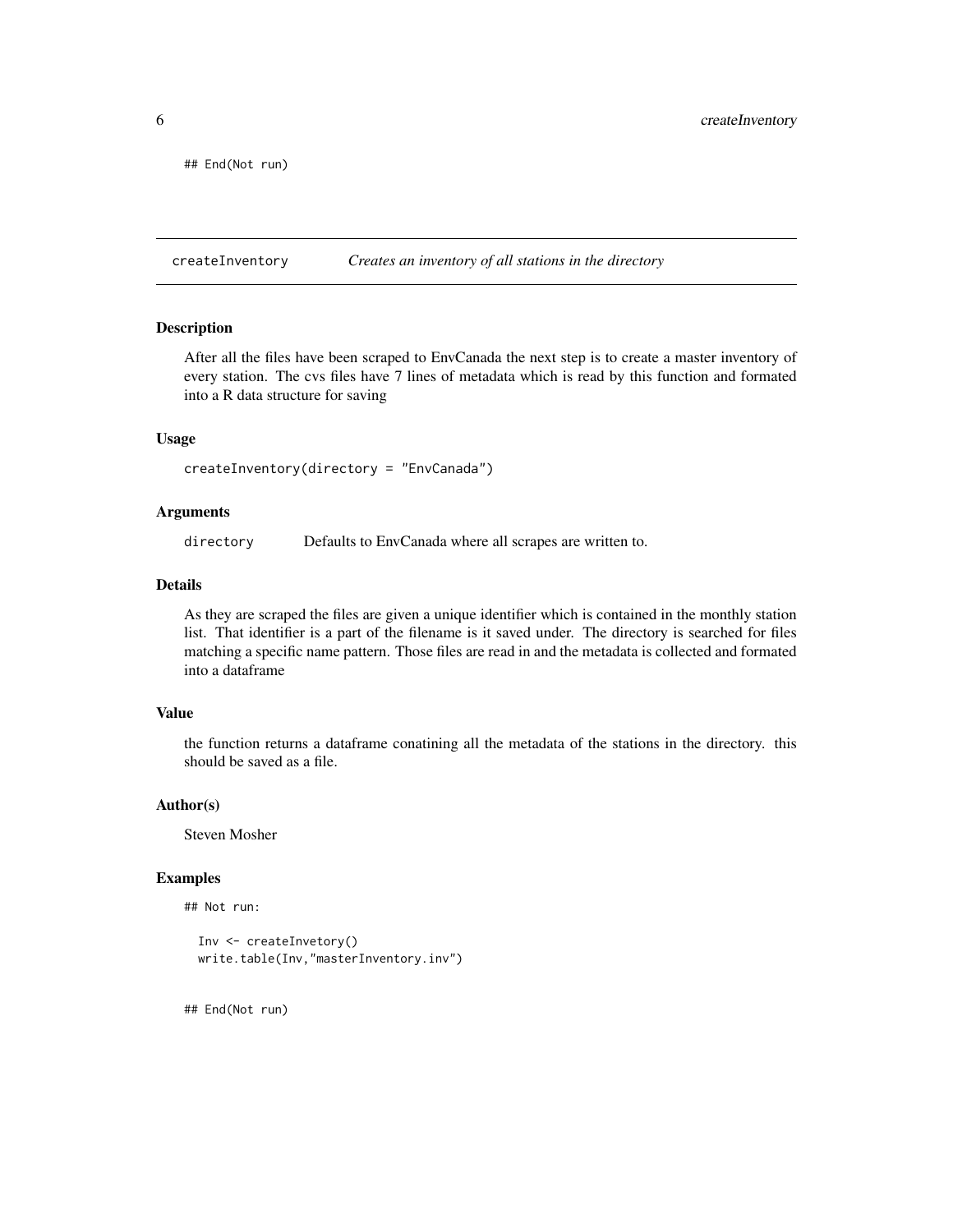<span id="page-6-0"></span>

Finalized inventories and data files are written here

## Usage

DATA.DIRECTORY

## Format

The format is: chr "DataDirectory"

#### Details

When data is processed from the web or local csv files files are created and put in this directory

downloadMaster *Download the master list of stations*

#### Description

This function simply downloads the master list and gives it a name that other functions rely on

## Usage

downloadMaster(url = STATION.URL, localFile = MASTER.STATION.LIST)

#### Arguments

| url       | the url for the csy file that contains all the stations |
|-----------|---------------------------------------------------------|
| localFile | A local filename to write this data to                  |

## Details

The function downloads the output of a scraper written by DrJ of clearclimatecode. That scraper is found here: <http://scraperwiki.com/scrapers/can-weather-stations/> It scrapes the main page at Enviroment Canada and deposits a csv file containing all the information needed to data scrape

## Value

The function downloads a csv file and writes a local version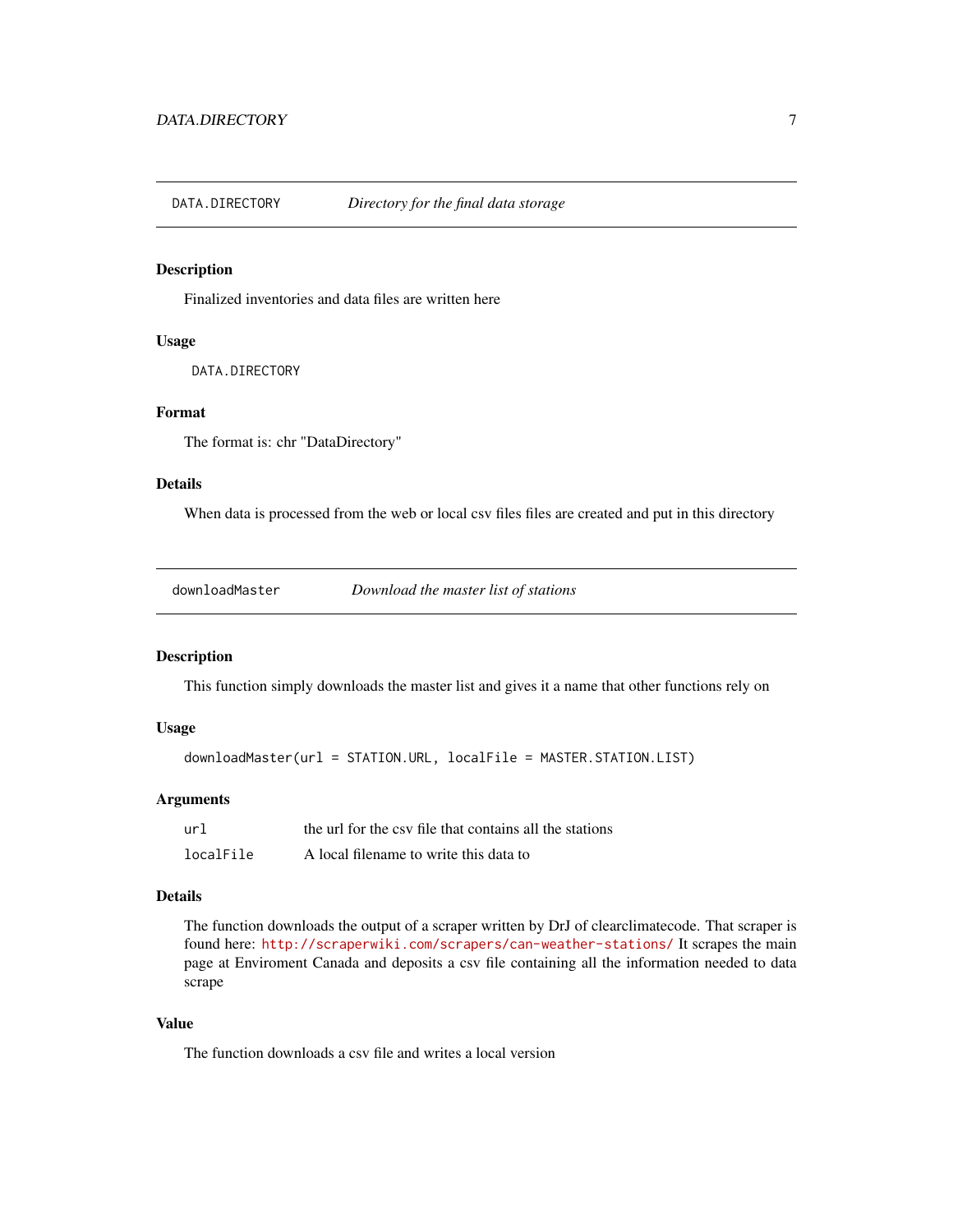#### <span id="page-7-0"></span>Author(s)

Steven Mosher

#### References

<http://scraperwiki.com/scrapers/can-weather-stations/>

FORMAT.URL *A string for completing the http request*

## Description

htpp requests for data are made by combining 5 strings: a base string, a year string, a station webid, a year, and a format string

#### Usage

FORMAT.URL

## Format

The format is: chr "&Month=1&Day=1&format=csv"

#### Details

A string to specify that we want monthly data in a csv file

#### Source

<http://climate.weatheroffice.gc.ca>

formatGhcn *creates a 14 column dataset for output*

### Description

The entire dataset of Environment Canada has 25 columns of data: Tmax,Tmin,Tave, quality flags and other climate data. For use with the package RghcnV3 a 14 column format is required. This format is similar to the 14 column format of GHCN V2. Id is in the first column, followed by Year, followed by 12 measures, one for each month of the year in column 2. This function takes a column and creates a dataset in that format

#### Usage

formatGhcn(data, dataColumn = 7)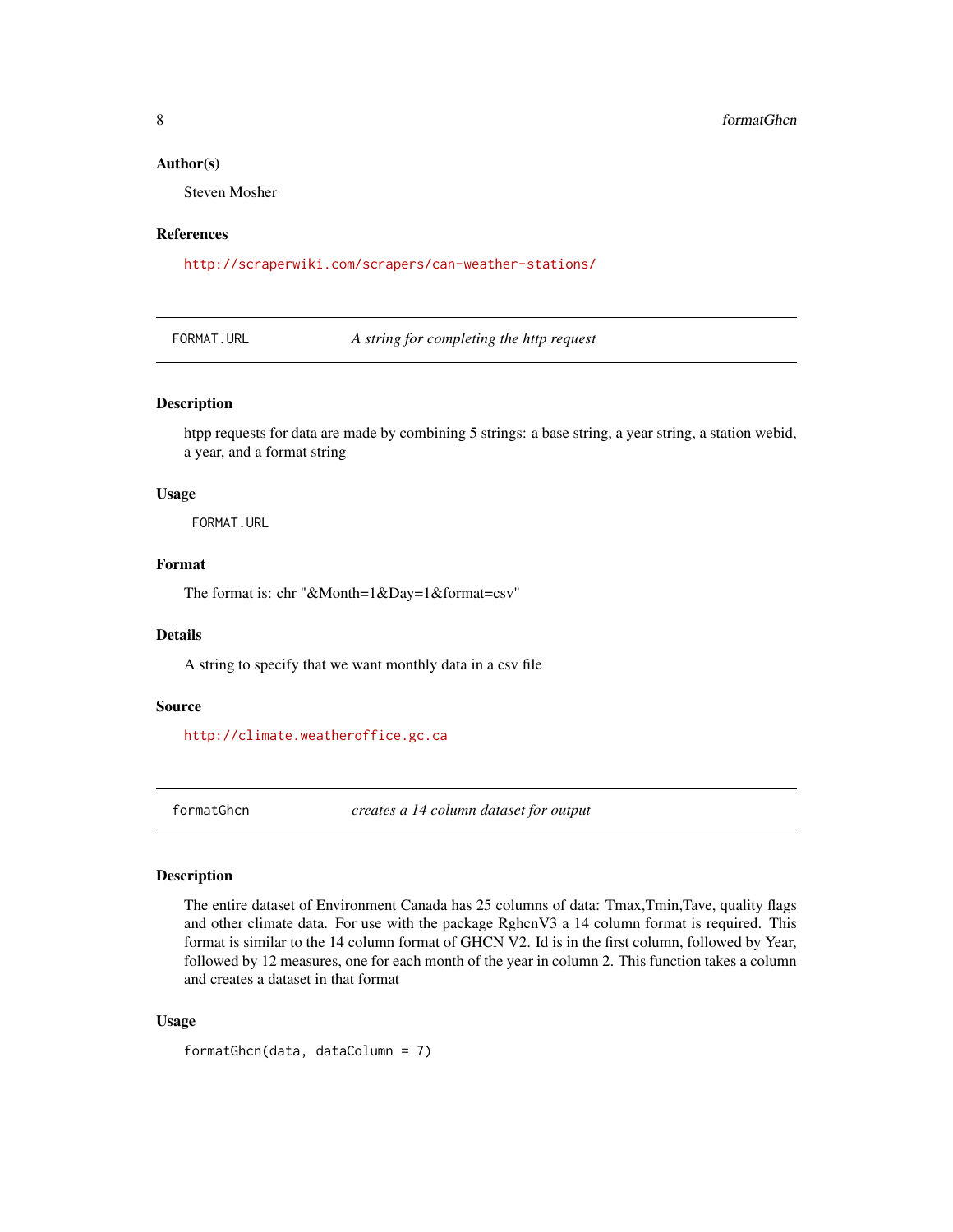## <span id="page-8-0"></span>getEmptyCsv 9

#### **Arguments**

| data       | A dataset that has been created by createDataset                                                                                                           |
|------------|------------------------------------------------------------------------------------------------------------------------------------------------------------|
| dataColumn | The column of the data you want to reformat. column $= 7$ , will collate the<br>Mean air temperature from a full 25 column dataset. Use colnames (data) to |
|            | determine which column you want to format                                                                                                                  |

#### Details

GHCN data is in 14 column or 51 column format. Every row of data has an Id, a year and 12 months of data. This function takes the datasets of this package and creates formats that are readable by the package RghcnV3. The function createDataset is used to read from csv files and create a complete dataset with 25 columns of data. Typically you want to work with one data item at a time. This function allows you to extract and reformat a column of that data

#### Value

Returns a 14 column dataframe

#### Author(s)

Steven Mosher

#### See Also

[createDataset](#page-4-1)

#### Examples

```
## Not run:
  data <-createDataset()
  Mean <-formatGhcn(data)
  writeGhcn(Mean)
```
## End(Not run)

getEmptyCsv *A function to check for empty Csv files*

#### Description

Before creating inventories or datasets the EnvCanada directory should be checked for completeness. Sometimes the scraping process will result in empty csv files. This function checks for empty files and returns a set of indices for re-scraping the empty files

#### Usage

```
getEmptyCsv(directory = "EnvCanada", Monthly = MONTHLY.STATION.LIST)
```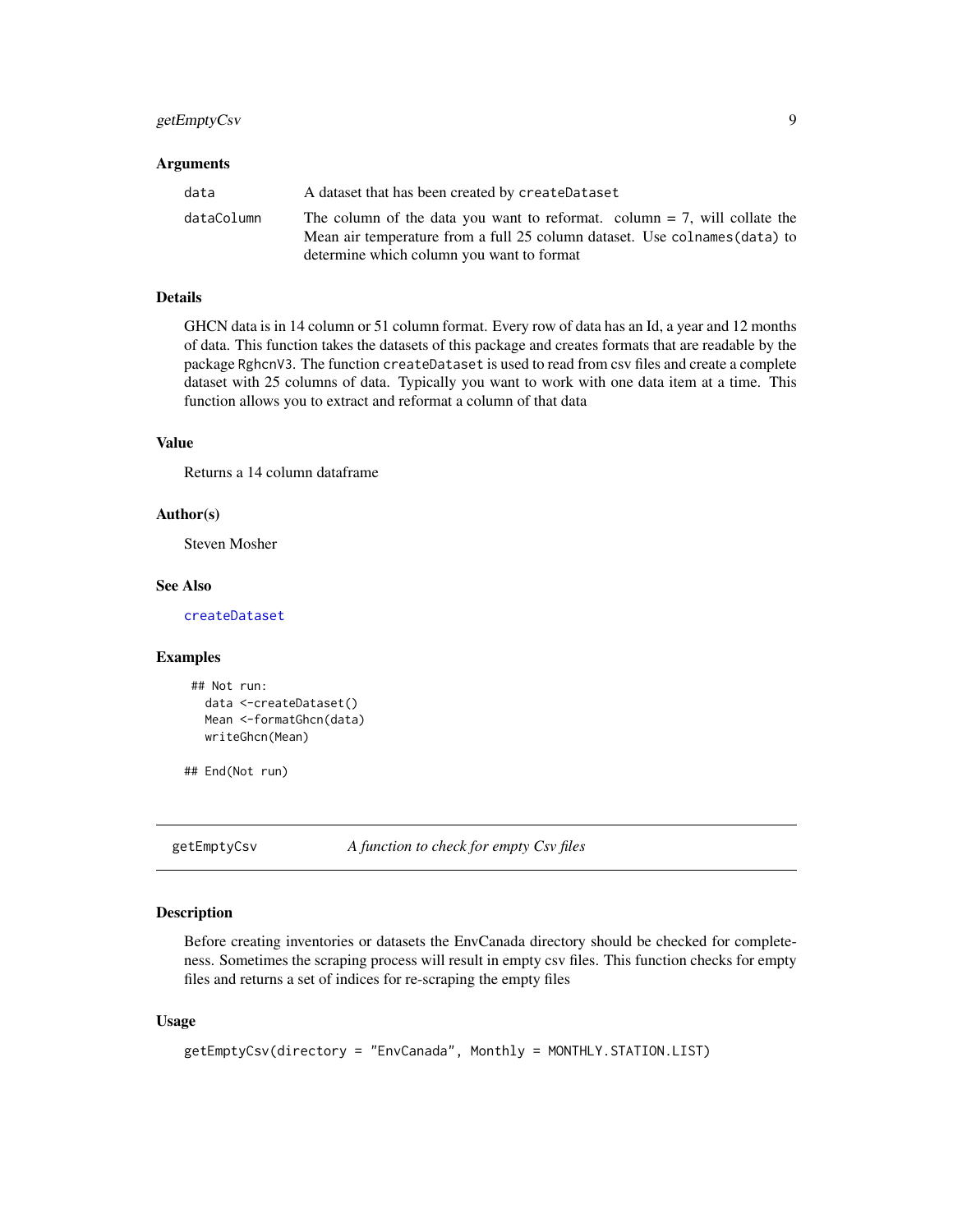#### <span id="page-9-0"></span>**Arguments**

| directory | The directory where the csy files live                                 |
|-----------|------------------------------------------------------------------------|
| Monthly   | The name of the cys file with the list of stations that report monthly |

## Details

The function uses file. info and list. files to find csv files with zero size. Then it seatches the list of monthly stations to find the index (1-7676) of that station Id and returns the set of indices for files that have zero length. Thus the function scrapeToCsv can then be called with the results of getEmptyCsv

## Value

A vector of indicies for empty files OR NULL

## Author(s)

Steven Mosher

## Examples

```
## Not run:
 x<-getEmptyCsv()
  # check if x is non null
  scrapeToCsv(get = x)
```

```
## End(Not run)
```
<span id="page-9-1"></span>getMissingScrape *A function to find which scrapes need to be done*

#### Description

During the course of scraping the server sometimes loses the connection or returns an empty file. When that happens the scrapeToCsv should be run again to complete the scrape. That function takes a sequence of files that have not been downloaded. To figure out the missing files, call getMissingScrape

#### Usage

```
getMissingScrape(monthlyList = MONTHLY.STATION.LIST, directory = "EnvCanada")
```
#### Arguments

| monthlvList | The file name of the list of stations that report monthly. This is created by calling<br>createMonthlyStations |
|-------------|----------------------------------------------------------------------------------------------------------------|
| directory   | the default directory where scrapes are stored. EnvCanada.                                                     |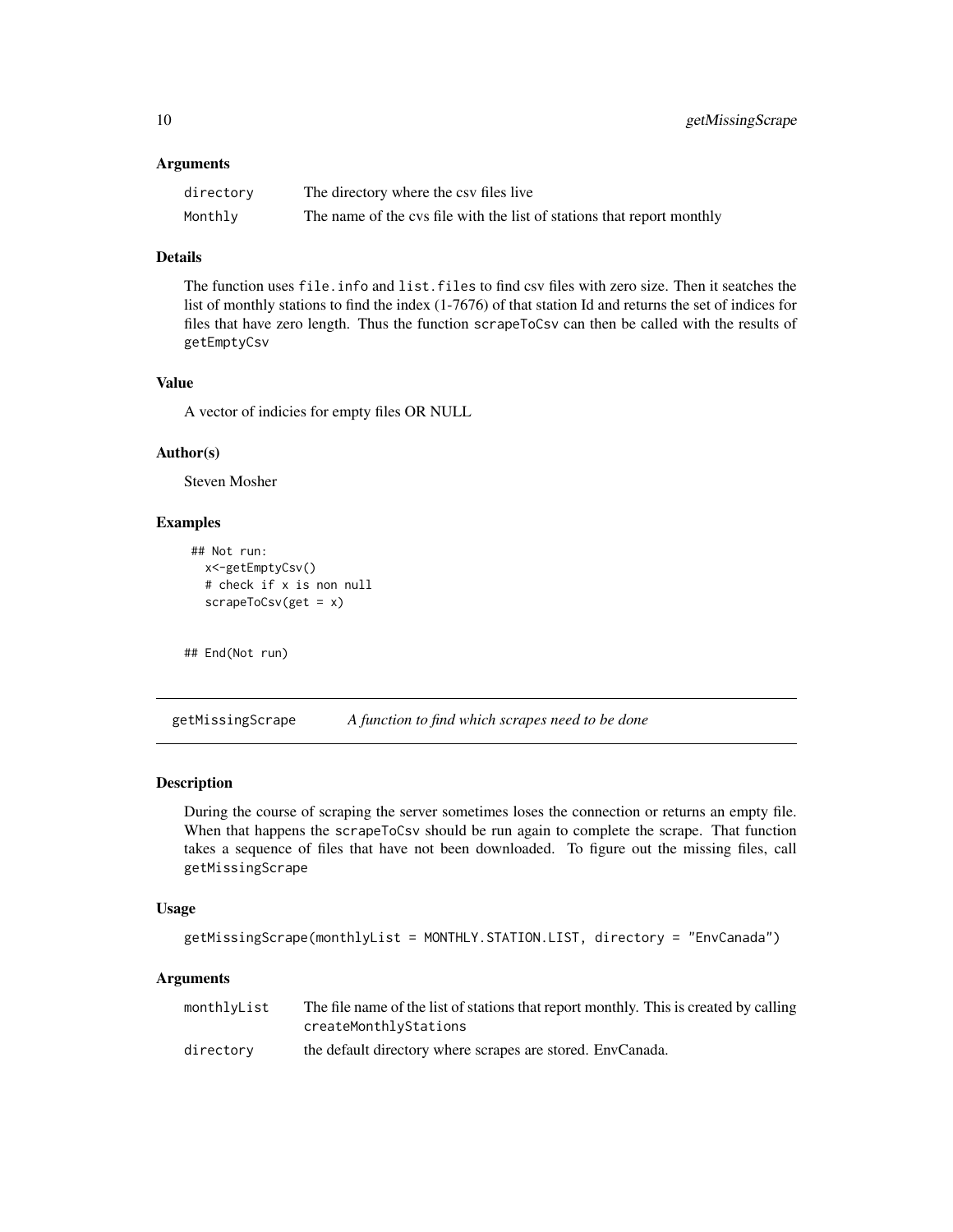## <span id="page-10-0"></span>Details

The monthly list of stations contains all the stations that report monthly, numbered from 99111111 upwards. As files are scraped then are downloaded to EnvCanada. If the scrape should fail, or if you want to do it in bits and peices you can find out which files are missing by comparing the master station list with the directory of EnvCanada. This function makes that easy and uses the file names to determin which elements of the monthly station list are missing.

#### Value

the function returns a sequence of integers that are references into the monthly station list. That list has 7676 stations. If elements 52,78,954, and 3215 do not have their associated files in envCanada, then those files can be scraped by calling scrapeToCsv and passing the sequence of elements to that function

#### Author(s)

Steven Mosher

#### Examples

```
## Not run:
  missing <- getMissingScrape()
  scrapeToCsv(Stations,get=missing)
```
## End(Not run)

MASTER.STATION.LIST *Name for the local version of the master station list*

## Description

defines the name of the local version of the master list

## Usage

MASTER.STATION.LIST

## Format

The format is: chr "EnvCanadaMaster.csv"

#### Details

Name of the local file. used in other functions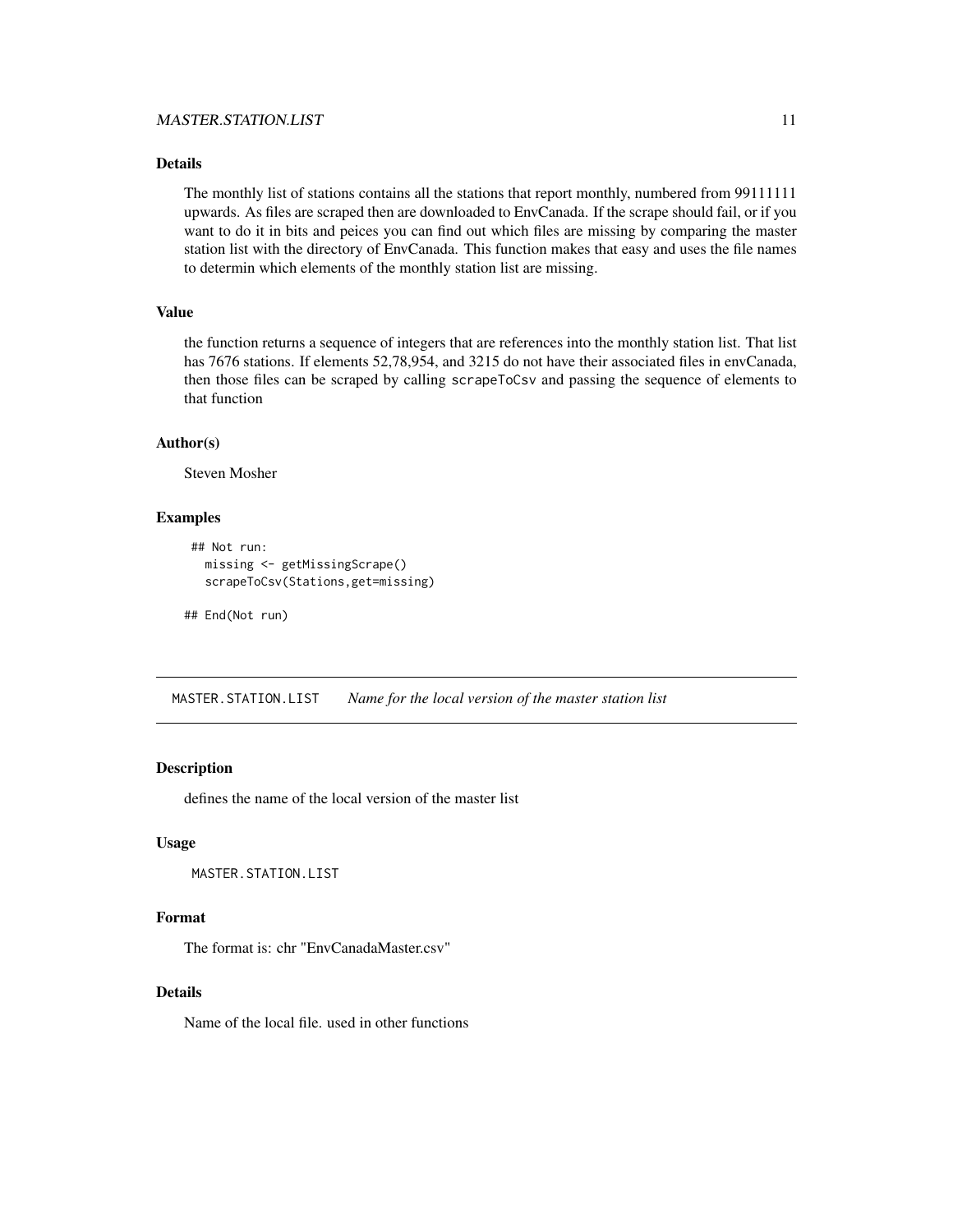<span id="page-11-0"></span>MONTHLY.STATION.LIST *Name of the local file for Monthly stations*

#### **Description**

This file will contain a subset of master list. feilds have been edited to make scraping easier. Only stations with monthly data are in the list

#### Usage

MONTHLY.STATION.LIST

## Format

The format is: chr "MonthlyStations.Env.csv"

### Details

The name used for the local version of the stations that report monthly

readLocalMaster *A function to read a local copy of the master csv file*

#### **Description**

The Process of building the dataset depends upon downloading a csv file that lists all the data on environment canada. If for some reason the function downloadMaster does not function, the file can be read from a local copy shipped with the package. This version should be current to the last release date of the package.

#### Usage

readLocalMaster()

#### Details

The function reads a stored copy of EnvCanadaMaster.csv that ships with the package. After reading the file you should write it out to your working directory. The following call will read the local copy and write it out to your working directory. write.csv(readLocalMaster(),MASTER.STATION.LIST)

#### Value

the function returns a data.frame that contains the information neeed to create a master list of monthly stations ( as opposed to daily stations and hourly stations which are also in the master list) That data.frame should be written as a csv file to the working directory It must be given the name EnvCanadaMaster.csv . The constant MASTER.STATION.LIST is predefined to this strings value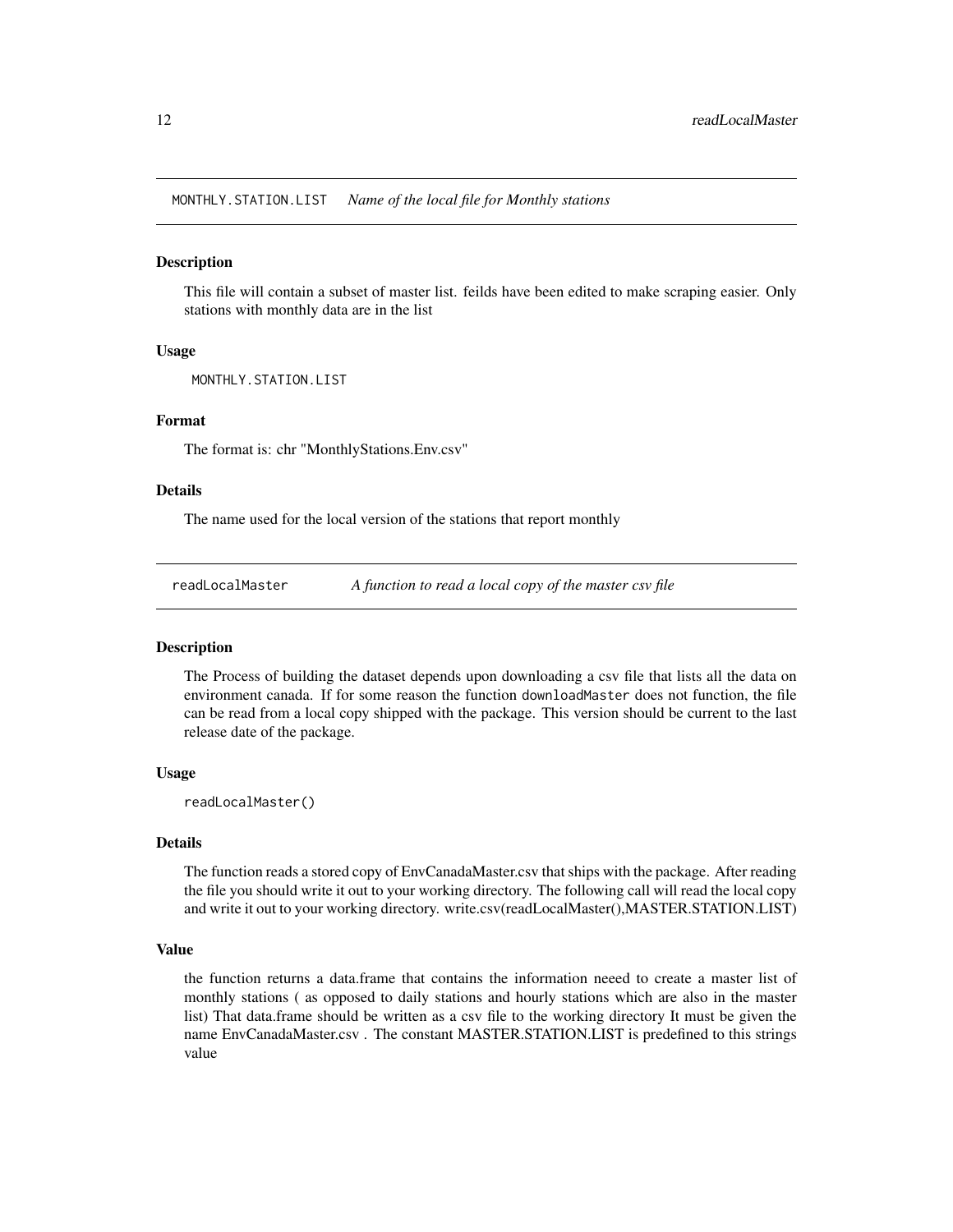## <span id="page-12-0"></span>readMonthlyCsv 13

## Author(s)

Steven Mosher

readMonthlyCsv *reads the csv file that contains all the monthly stations*

## Description

A simple function that wraps a read.csv call to read the stations in the monthly station list

## Usage

readMonthlyCsv(filename = MONTHLY.STATION.LIST)

## Arguments

filename Default name oof the file. Should not be changed

## Details

simplys wraps a read.csv call

#### Value

returns a data frame of the stations that report monthly

## Author(s)

Steven Mosher

## Examples

```
## Not run:
  Stations <- readMonthlyCsv()
```
## End(Not run)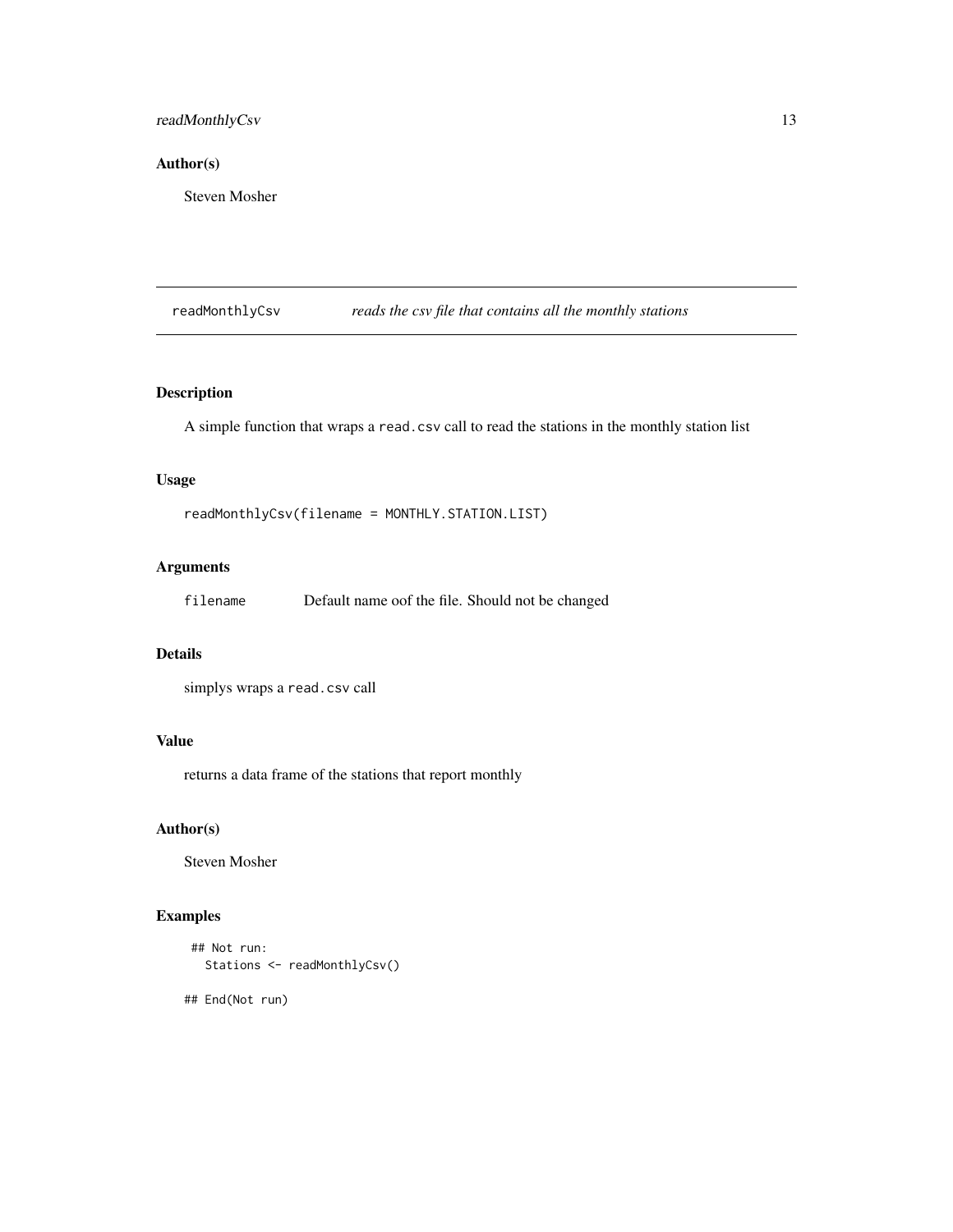This function uses the monthly list of stations and downloads them to a local directory. There are 7676 files as of July 2011. The function throws warnings about wrong files sizes. These can be ignored or suppressed by setting warning options

#### Usage

```
scrapeToCsv(Stations, get = seq(from = 1, to = 1e+05), directory = "EnvCanada")
```
#### Arguments

| Stations  | A data structure returned from readMonthlyStations If the monthly station<br>file already exists, it can simply be read from disk with read.csv                                                                                                                                                                                                                                                                                                                                                                                                                        |
|-----------|------------------------------------------------------------------------------------------------------------------------------------------------------------------------------------------------------------------------------------------------------------------------------------------------------------------------------------------------------------------------------------------------------------------------------------------------------------------------------------------------------------------------------------------------------------------------|
| get       | get is assigned to a sequence of numbers that is used to index the monthly station<br>list. It defaults to 1:100000. This results in the function trying to download all<br>7676 files from Env Canada. Alternatively, one can download the files in chunks,<br>for example setting get to 1:1000, or any other sequence of numbers. Internal<br>checking ensures that the sequence sought is available for download. Irregular<br>sequences are also supported: $get = c(23, 65, 257, 7000)$ would get those<br>elements from the list of stations in monthly.env.csv |
| directory | The local directory to write the csy files to. "EnvCanada"                                                                                                                                                                                                                                                                                                                                                                                                                                                                                                             |

#### Details

When createMonthlyStations is executed the master list is parsed and only those stations that report monthly are copied into a file. The file contains a web Id that is used when downloading. To scrape the files in the monthly data structure youc all scrapeToCsv and provide a sequence of stations you want to download. The download will occasionally fail for server timeouts. By using the function getMissingScrapes you can determine which files are missing from the directory. So if you try to download all 7676 files and the server times out after 2365, the function getMissingScrapes will provide a sequence of files to be downloaded to complete your scrape.

#### Value

function downloads files according to the sequence of values in the "get" parameter.

#### Author(s)

Steven Mosher

#### See Also

[getMissingScrape](#page-9-1)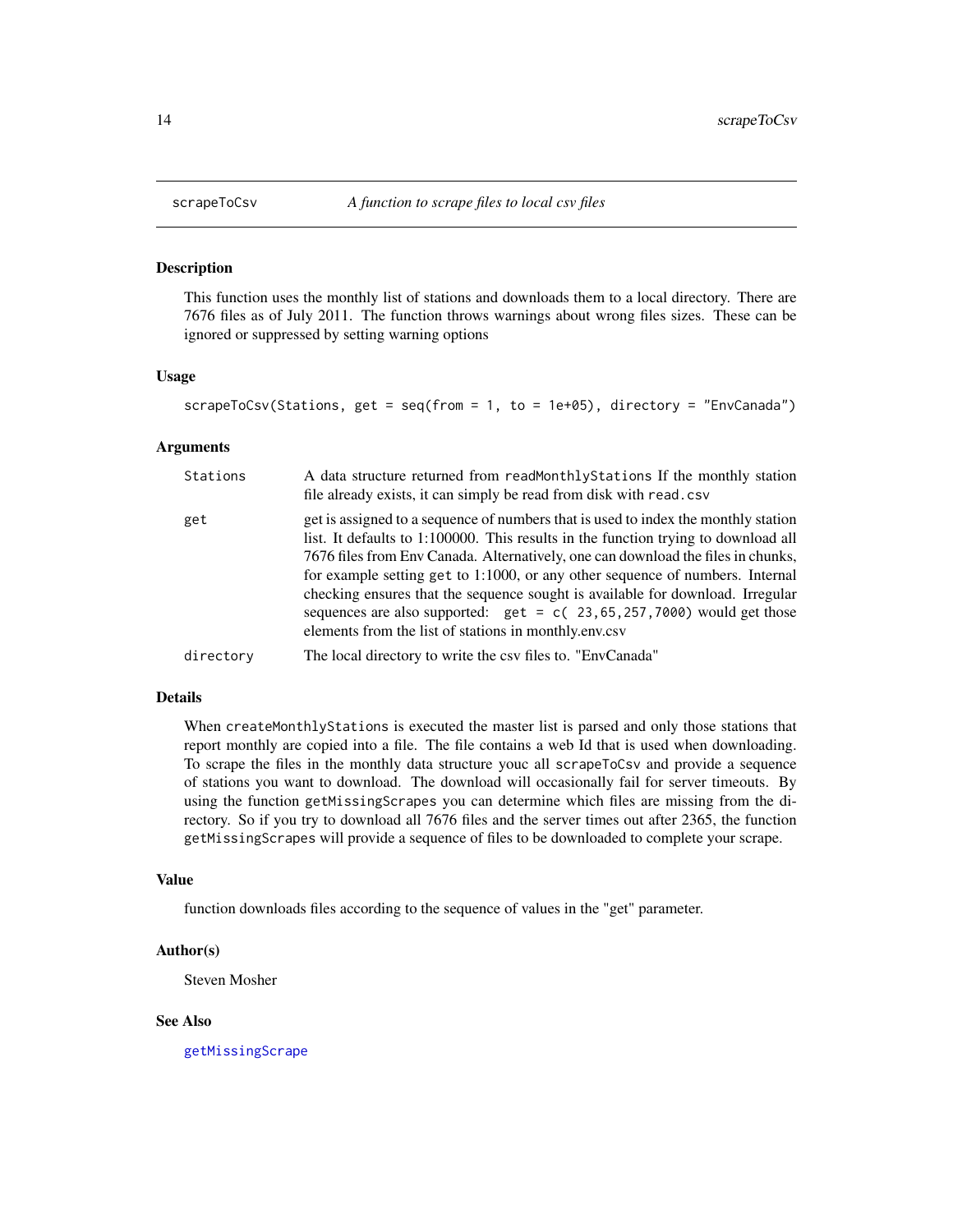## <span id="page-14-0"></span>STARTING.STATION.ID 15

## Examples

```
## Not run:
  Stations <- writeMonthlyStations()
  scrapeToCsv(Stations,get=1:100)
  scrapeToCsv(Stations,get=100:2075)
```
## End(Not run)

STARTING.STATION.ID *The starting unique Id created for these stations*

## Description

Stations are numbered sequentially when they are taken out of the master list. Obviously if the master list changes this unquie Id will change. It is used only for keeping track of files during processing. It is not an officially recognized Id and should not be confused with WMo numbers or the like

## Usage

```
STARTING.STATION.ID
```
## Format

The format is: num 99111111

## Details

Stations are numbered sequentially

## Examples

```
data(STARTING.STATION.ID)
print(STARTING.STATION.ID)
```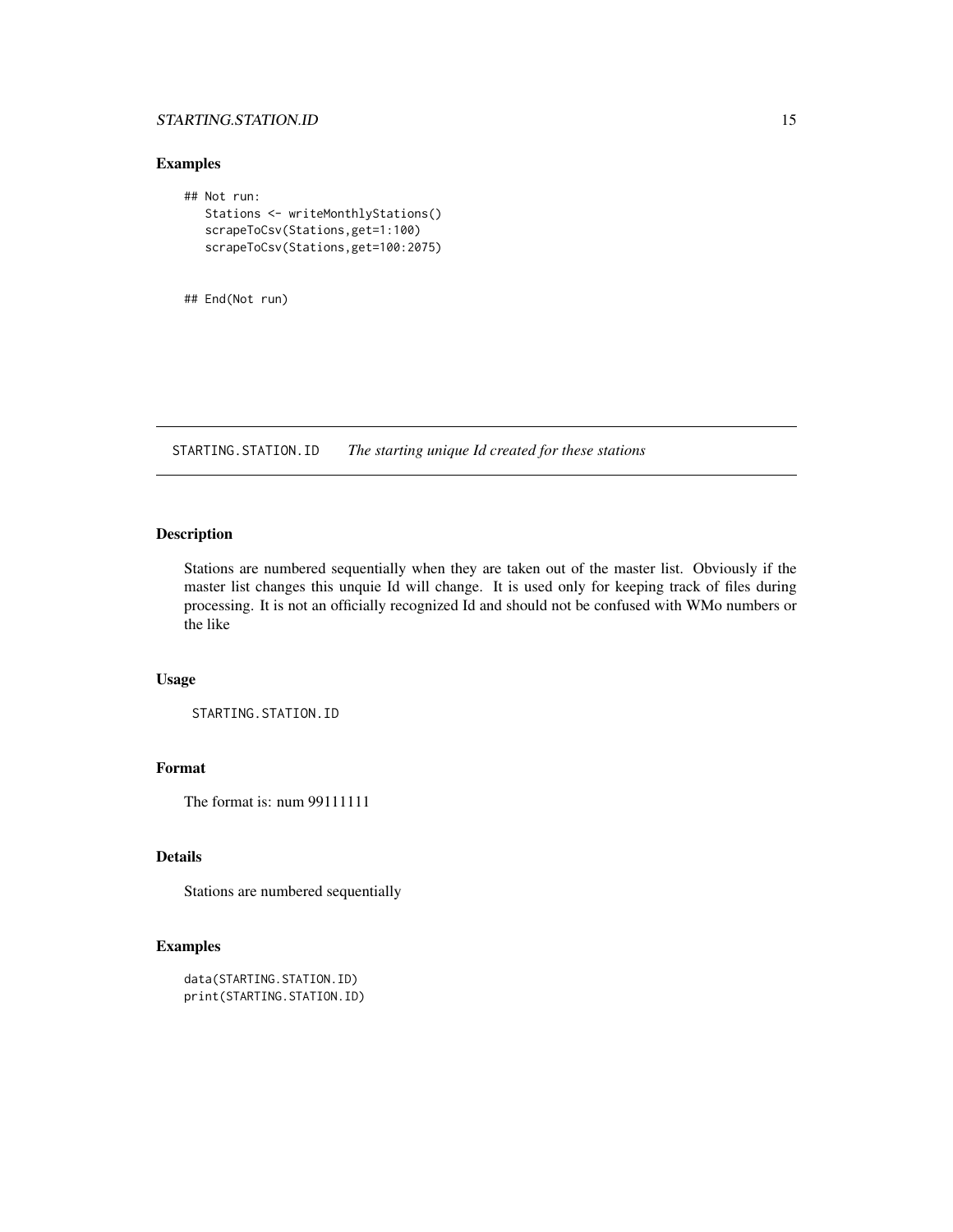<span id="page-15-0"></span>

url to get csv file of master list

#### Usage

STATION.URL

#### Format

The format is: chr "http://scraperwiki.com/api/1.0/datastore/ sqlite?format=csv&name=can-weatherstations&query=select+\*+from+'swdata'"

#### Details

Output of the scraper written by DrJ of clearclimatecode.org

#### Source

<http://scraperwiki.com/scrapers/can-weather-stations/>

| writeData | Writes a file from a dataframe of climate data |  |
|-----------|------------------------------------------------|--|
|-----------|------------------------------------------------|--|

#### Description

A function that simply writes the data in a dataframe to the data directory. Typically this would be your master data file containing all stations and all data

#### Usage

```
writeData(Data, filename = "EnvCanadaData.dat", directory = DATA.DIRECTORY)
```
## Arguments

| Data      | The data created by scraping and processing all the web page requests |
|-----------|-----------------------------------------------------------------------|
| filename  | Default file name for your master data file                           |
| directory | Default directory for your data                                       |

## Details

Function merely wraps a write.csv call and creates a data directory if you need one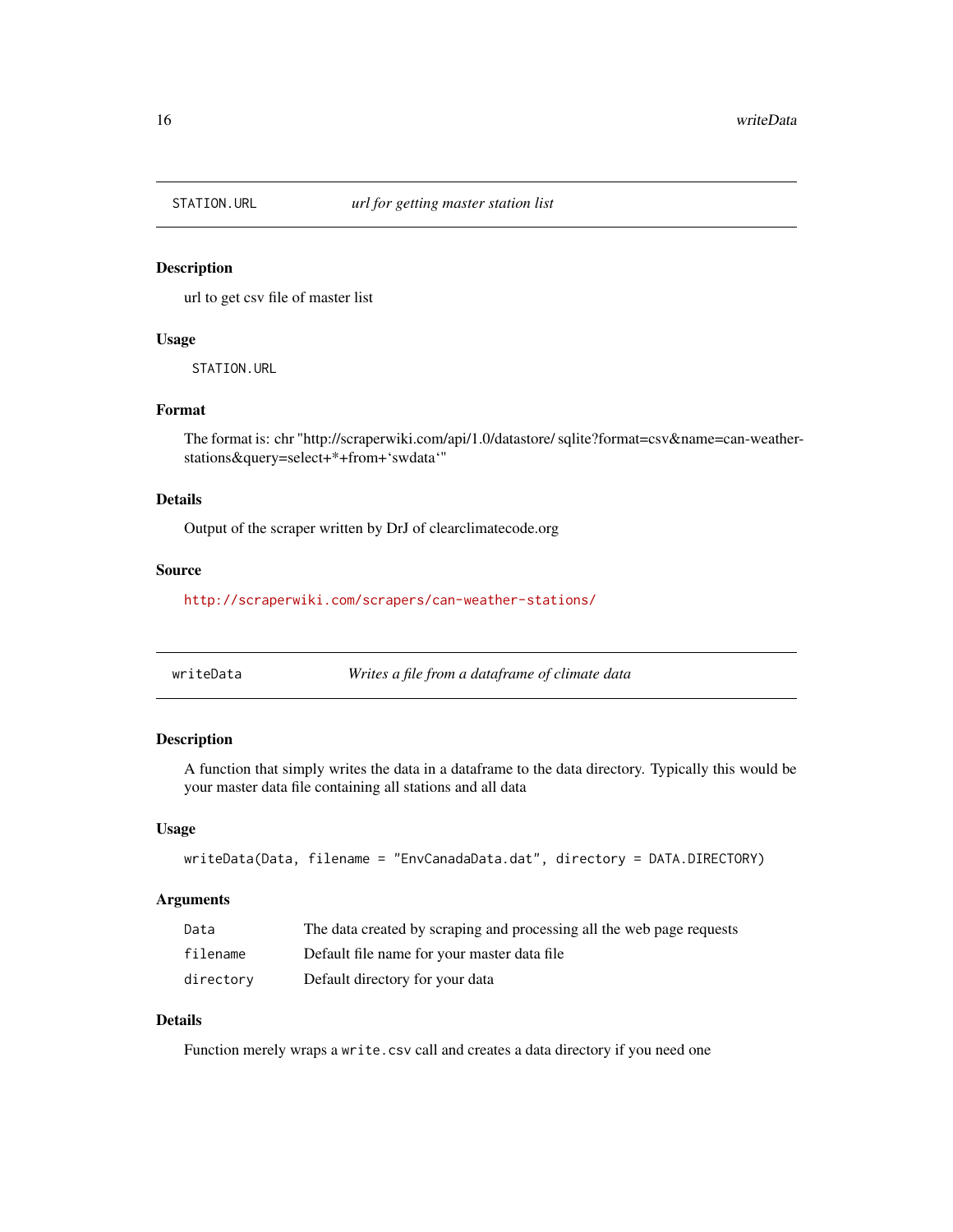#### <span id="page-16-0"></span>writeGhcn 17

## Value

Side efffect is a file is written

## Author(s)

Steven Mosher

## Examples

## Not run: writeData(data)

## End(Not run)

writeGhcn *A simple wrapper to* write.table

## Description

Simply writes a file to the data directory using write.table

## Usage

```
writeGhcn(data, directory = DATA.DIRECTORY, filename = "TaveCHCN.dat")
```
## Arguments

| data      | The data you want to write               |
|-----------|------------------------------------------|
| directory | defaults to the processed data directory |
| filename  | The filename you want for the data       |

## Details

Simply uses write.table to write the data

## Value

side effect is a file is written

#### Author(s)

Steven Mosher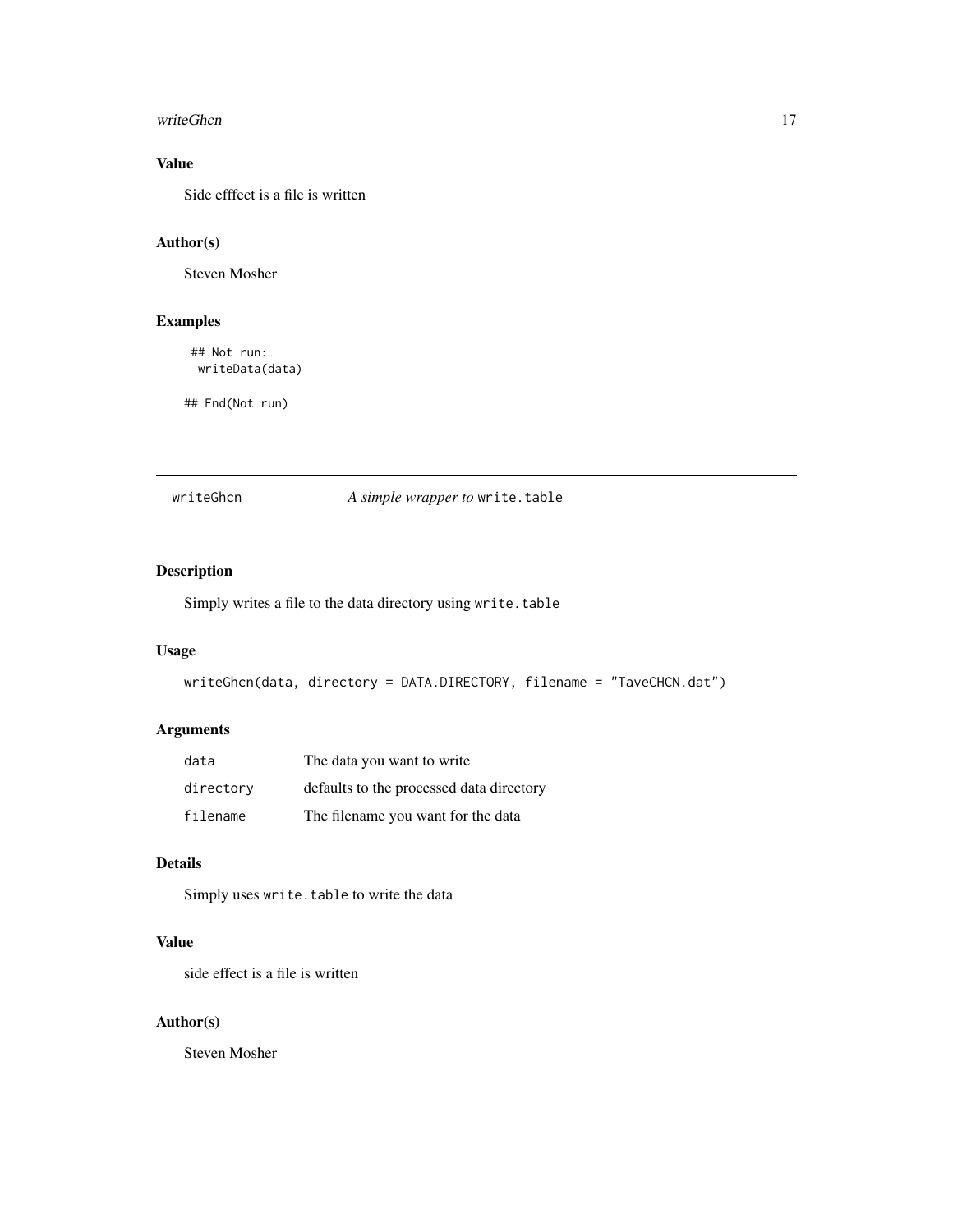### Examples

## Not run:

writeGhcn(data)

## End(Not run)

writeInventory *Writes inventory data in a format usable by RghcnV3 package*

## Description

The RGhcnV3 package expects certain fields – Id, lat,lon in a specific order. This write function insures the data is read in a compatible manner with that package

## Usage

writeInventory(Inventory, filename = "Inventory.inv", directory = DATA.DIRECTORY)

## Arguments

| Inventory | A inventory of stations    |
|-----------|----------------------------|
| filename  | A default name             |
| directory | the default data directory |

#### Details

the function merely reorders the columns so that id is in the first column followed by latitude, and longitude

## Value

The side effect is writing a file

## Author(s)

Steven Mosher

<span id="page-17-0"></span>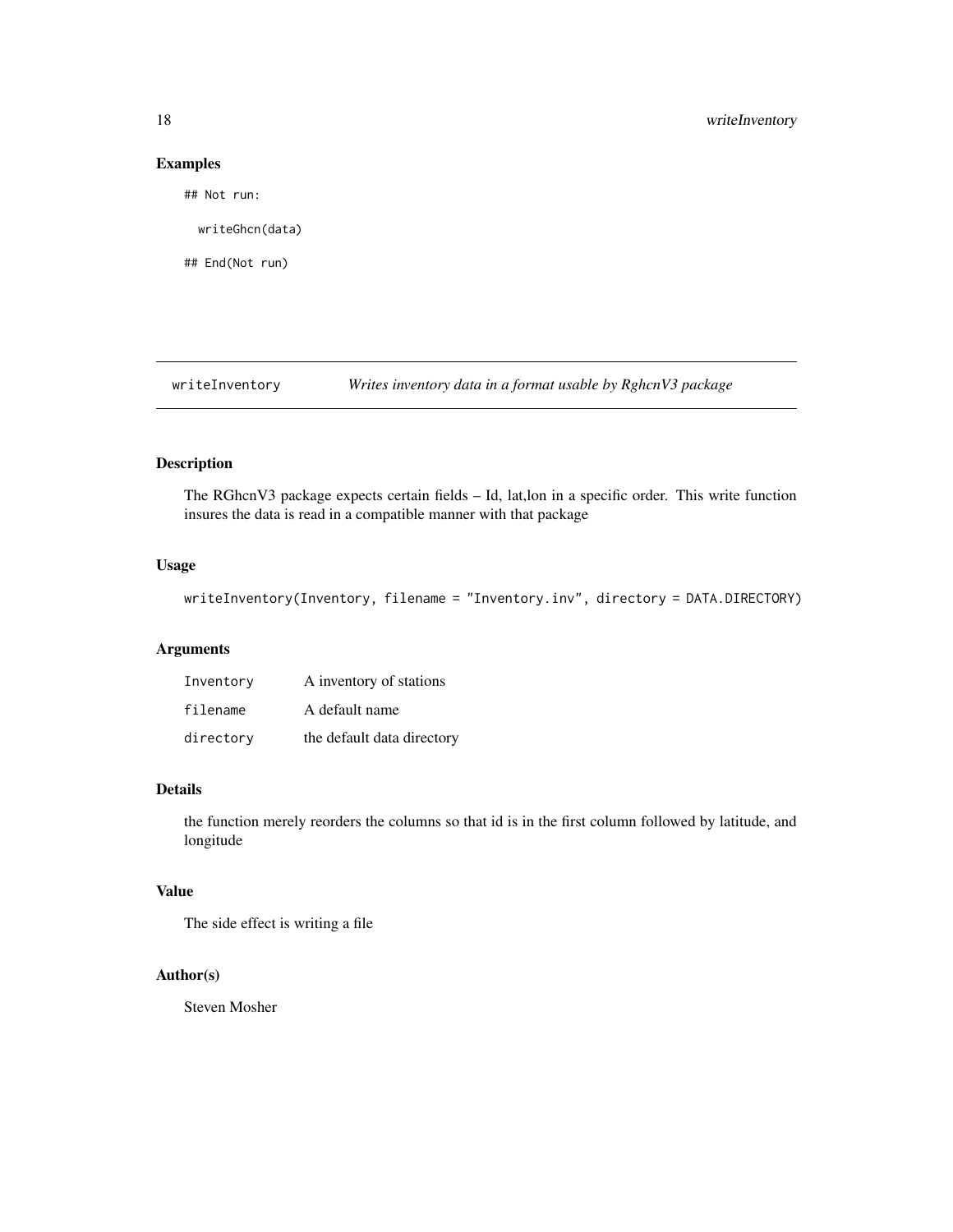<span id="page-18-0"></span>writeMonthlyStations *Function to read the master list and write a monthly list of stations. This file is critical to the operation of the scraper.*

## Description

the function reads the master list and writes a local list of stations that report monthly data. It also returns an object dataframe. That dataframe can be fed to downstream processes

#### Usage

```
writeMonthlyStations(filename = MASTER.STATION.LIST,
                            outfile = MONTHLY.STATION.LIST)
```
#### **Arguments**

| filename | The filename of the master list. This is set to a default that should not be<br>changed. |
|----------|------------------------------------------------------------------------------------------|
| outfile  | the local filename. Used by other functions. It should not be changed                    |

#### Details

reads the master list. Extracts those stations that report monthly. Selects the first year reporting and the web Id for the http request builder. Assigns an Id to every station for file naming and tracking. The id it assigns is used for tracking the scrape progress and recovering from scrape failures.

## Value

returns a dataframe and writes that dataframe to disk. can be read with read.csv

#### Author(s)

Steven Mosher

## Examples

```
## Not run:
  Stations <- writeMonthlyStations()
```
## End(Not run)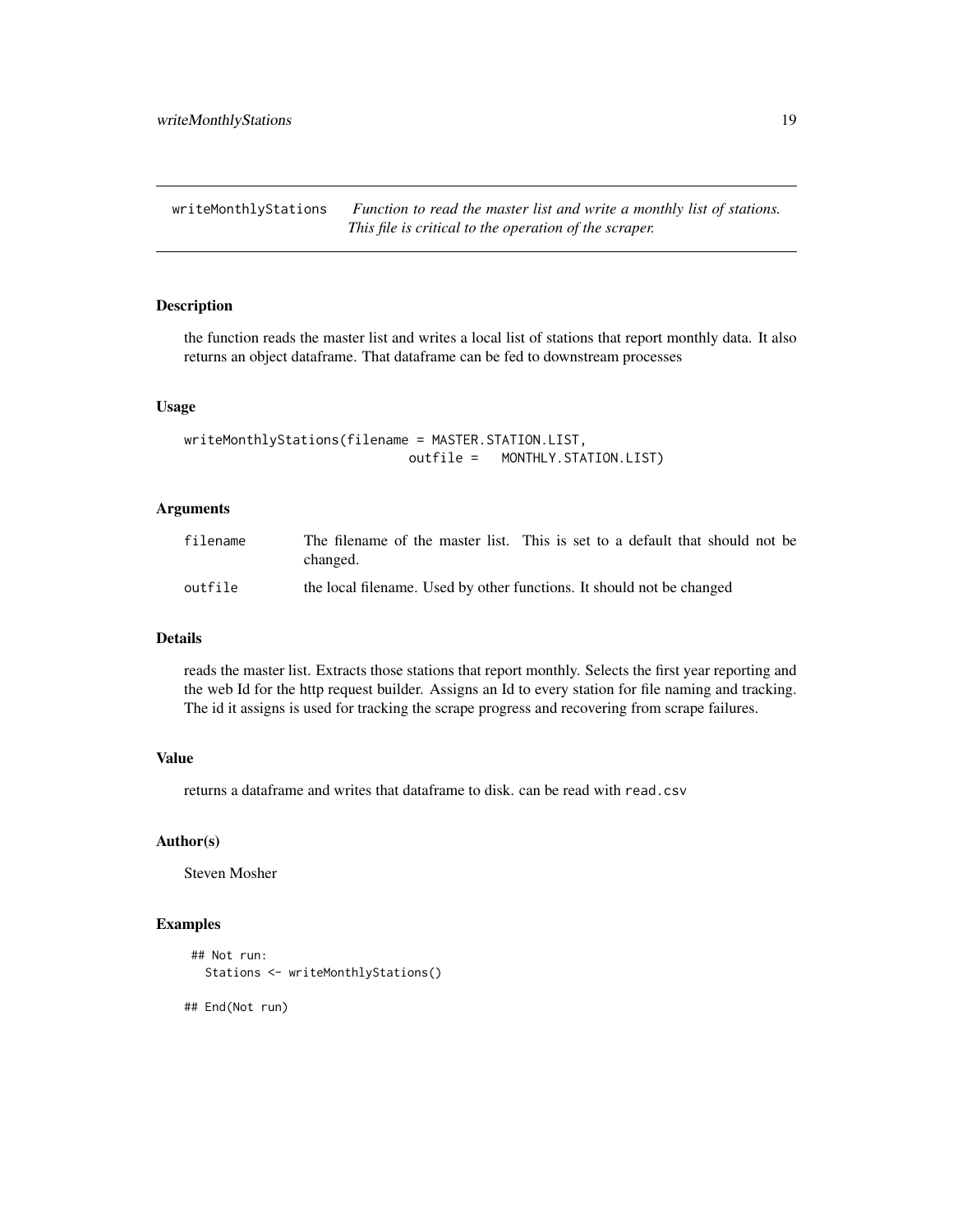<span id="page-19-0"></span>

1 of 5 strings concatenated to make the final request

## Usage

YEAR.URL

## Format

The format is: chr "&Year="

## Details

used to make the http request